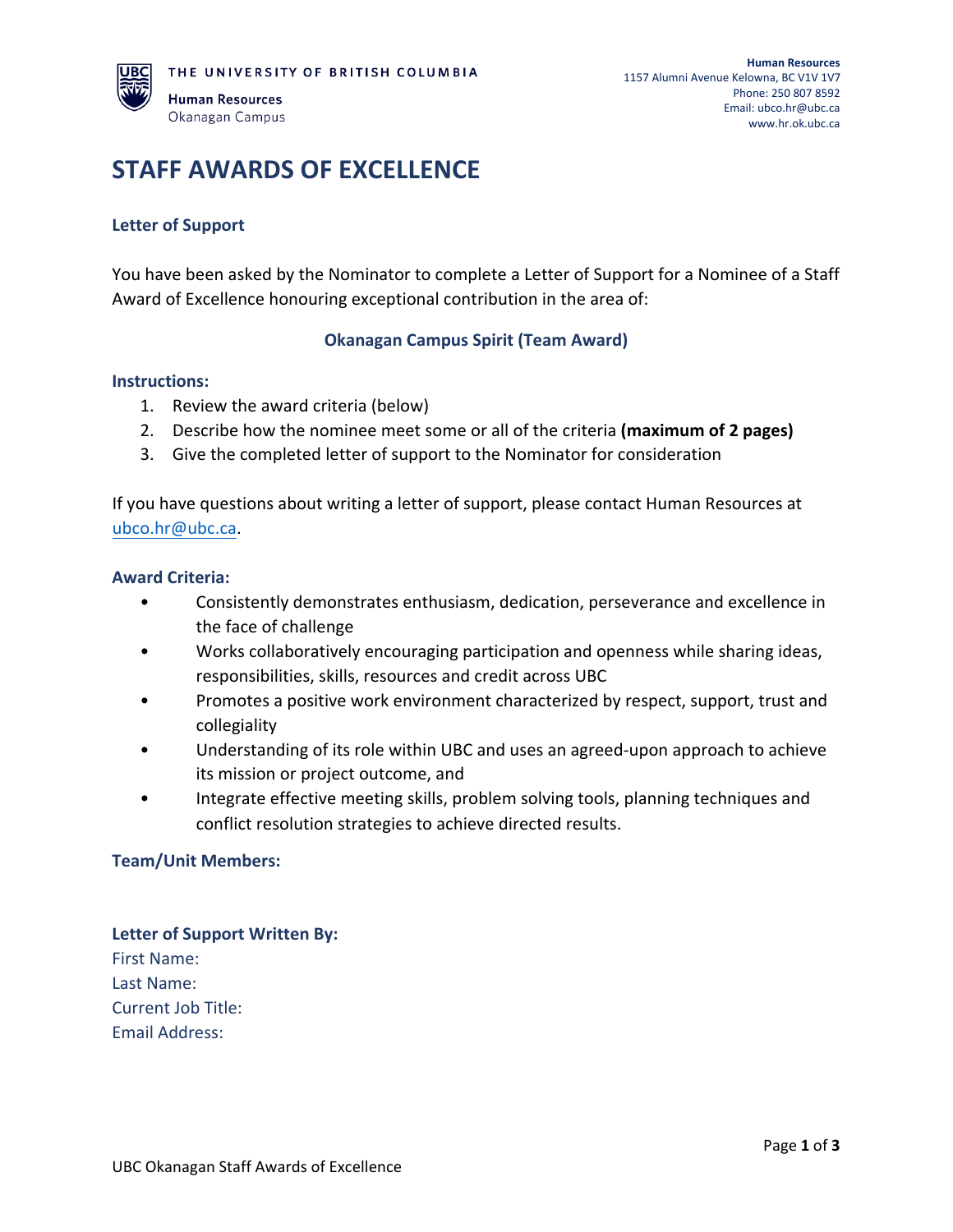

Please identify the team's achievement/contribution, a) how it was accomplished and b) how it was beyond the normal requirements of their job.